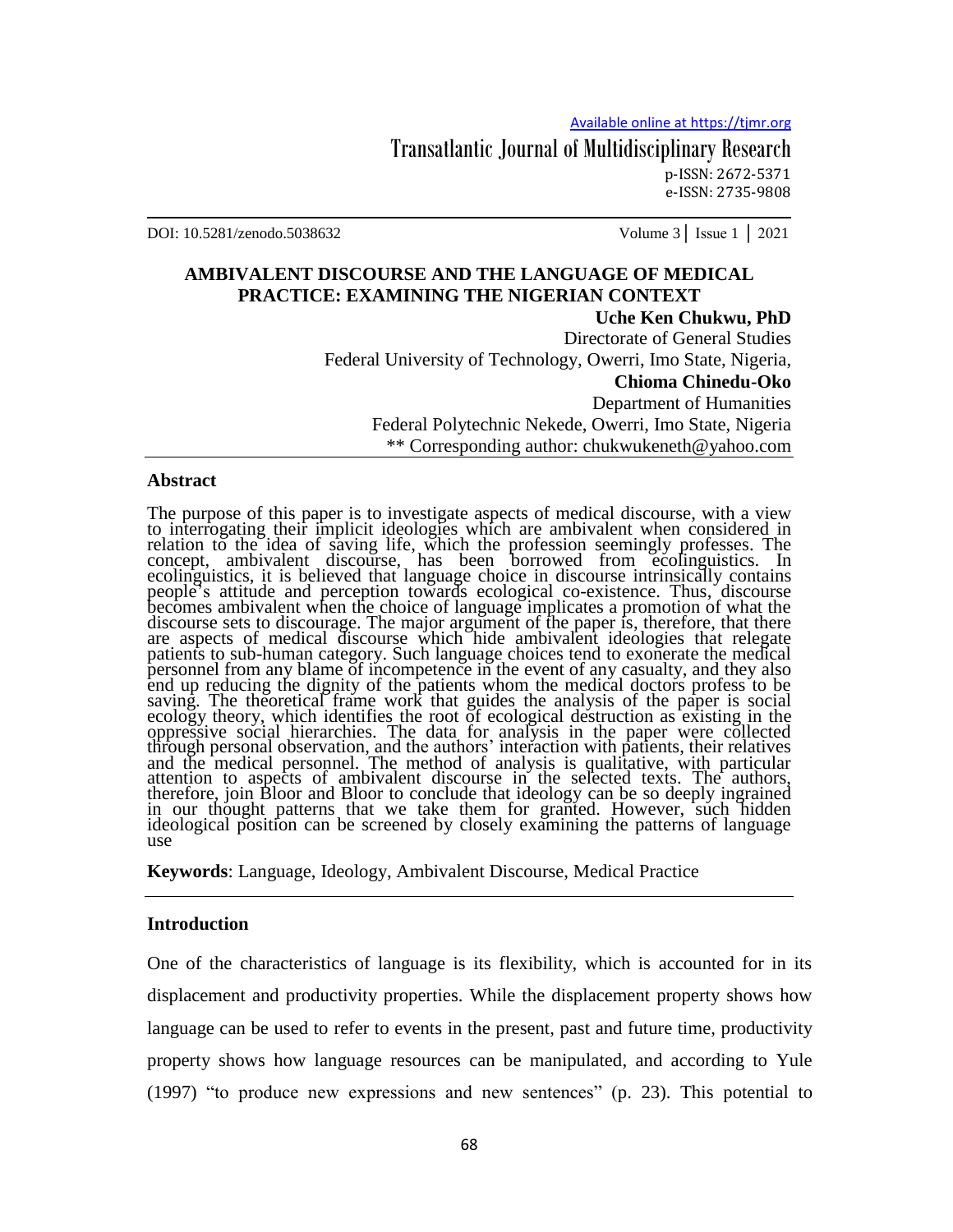produce new expressions is what is referred to as flexibility in this paper. It is one of the features that lacks in the non-human signaling, which according to Yule is characterized by "fixed reference" (p. 23). Again, language use in communication has two sides: the expressive and the receptive. What we have captured above is the expressive potential of language. From the viewpoint of reception, language also has great potential of influencing people in different manners. According to Chukwu, Okeke and Chinedu-Oko (2014) language use and communication are tools for achieving various intents and purposes;and"both the verbal and non-verbal modes of communication exert influences on people" (p.87).

The relevance of these earlier scholarly positions to this current paper is the justification that every language user consciously selects and manipulates language systems and structures in a manner that suits his/her intention. Furthermore, the receiver of language in communication cannot be taken as one docile object, but a being that has feeling capable of being affected by the speaker"s linguistic choices.

Another feature of language which is important to this paper is its dependence on context. According to Brown and Yule (1983), the beginning of 1970"s marked a significant increase in the interest and awareness of linguists concerning the importance of context in the interpretation of sentences. Brown and Yule however, recognize that context had hitherto been of importance in other fields, essentially considering the place of Malinowsky, a sociologist, as the major proponent of the concept. The authors further explained that "a context of situation for linguistic work brings into relation the following categories:

A. The relevant features of participants: persons, personalities,

- (i) The verbal action of participants
- (ii) The non-verbal action of participants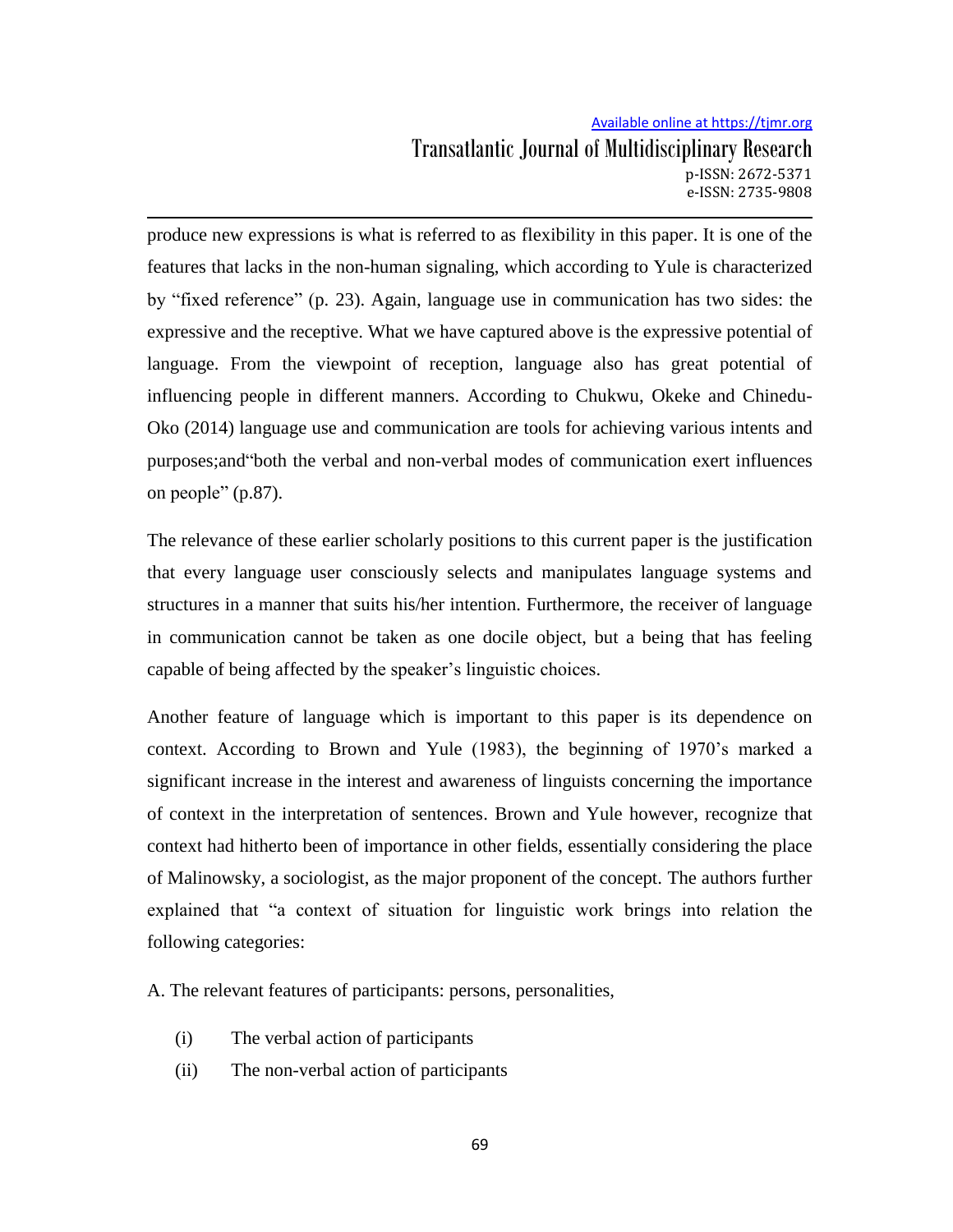### B. The relevant objects.

### C. The effect of the verbal action" (p. 37).

One major aspect of context is the field, that is, the discipline or subject under discussion. Every subject of discourse creates a peculiar domain of language choice, especially, at the lexical and syntactic levels. Leech (1968) observes that "The Englishes of different roles are most clearly differentiated by special vocabulary: legal English by fossilized forms like *hereinafter*, in addition to an extensive technical vocabulary; scientific language by its innumerable technical terms…sometimes of grotesque length, like *phosphonochloridothioic* (acid)" (p.11). It is in line with this that one can say a lawyer attends to a **client**, while a medical doctor has **patient** to attend to. Again, cyber has become so popular a free morpheme in creating novel words and expressions in the information technology: *cybernetic, cyber link, cyber-crime* etc. while *eco-* has become a popular bound morpheme used in creating novel words and expressions in ecological studies: *eco-criticism, eco-feminism, eco-linguistics, eco-cultural* etc.

At the level of syntax, different disciplines and subjects demand peculiar modes of structuring sentences. While a literary writer may take delight in flambouyant qualifiers in his/her prose narrative, a scientist would stick to precision and brevity in his/her report of experiments. Again, citing Leech (1968), "grammatical differences, also, are not wanting: there is a striking survival in religious English, for example, of the second person singular pronoun *thou/thee/thy/thine,* with its attendant verb forms *shouldest* etc., although these have long been obsolete in most other varieties of English" (p.11)

The above explanations show that as much as the language user has the latitude of choice to make from the structure system of a language, such choice responds to the context of use. This paper, therefore, views the medical field as a unique context capable of strong influence on language use. It also considers that such context-motivated choice is capable of engendering unique influence on the nature of relationship between the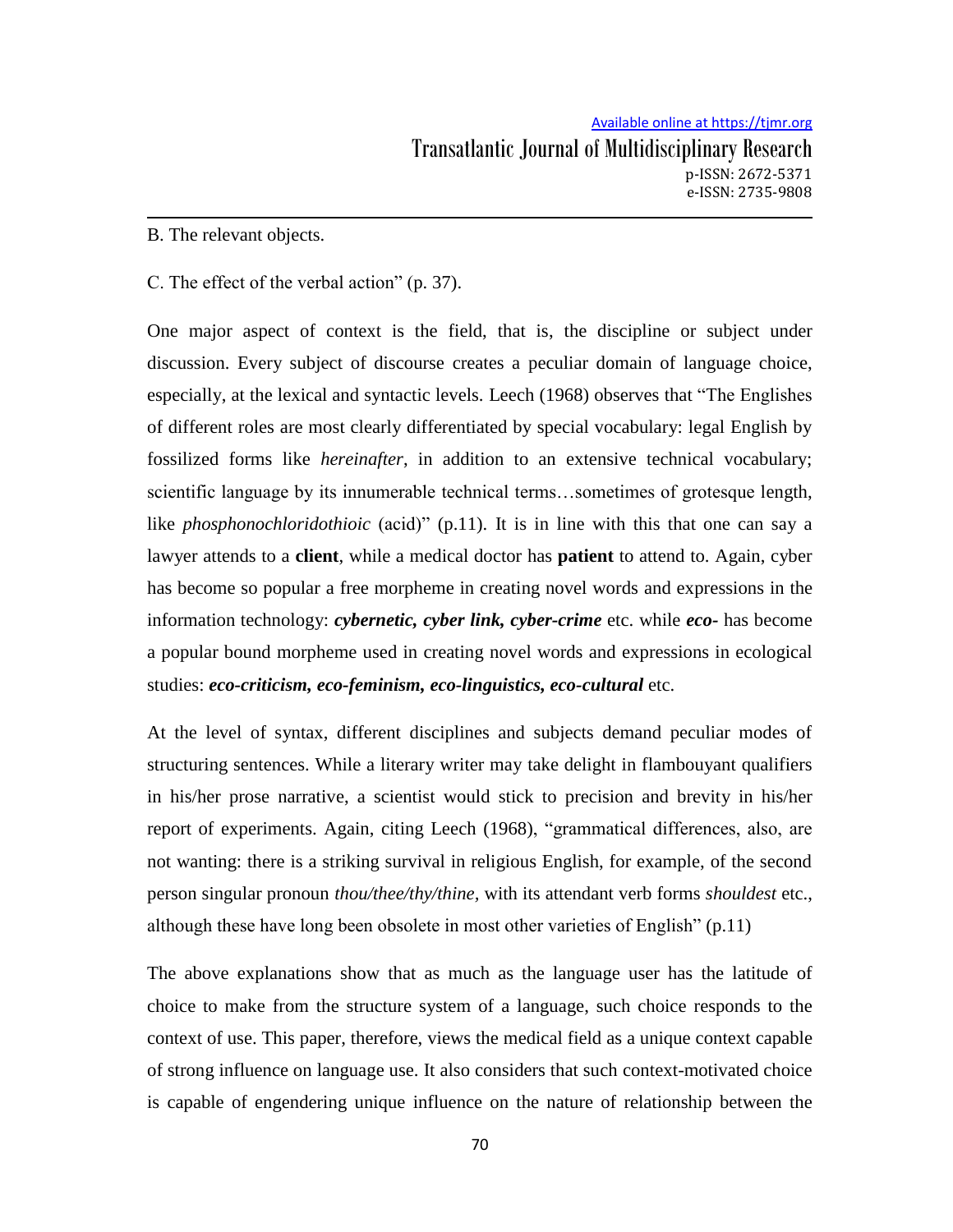persons involved in the language encounter, what Brown and Yule (1983) refers to as persons and personalities.

## **Conceptual Framework**

To be able to address the above questions, there are concepts that require discussion, no matter how brief. They include: ideology and ambivalent discourse.

**Ideology:** According to Bloor and Bloor, (2007) ideology is "a set of beliefs or attitudes shared by members of a particular social group" (p.10). The authors also posited that such beliefs or attitudes "can be so deeply ingrained in our thought patterns and language that we take them for granted as self-evident" (p.10). Furthermore, the authors state that "an ideological position can also be hidden (or at least screened) by the use of words" (p. 11).

Stibbe (2015) states that "ideologies are belief systems about how the world was, is, will be or should be which are shared by members of particular groups in society". The author further argued that "ideologies are cognitive, in the sense that they exist in the minds of individual people, but are also shared among a group" (p.23).

From the stand point of the scholars referenced above, one can deduce the following:

- Ideology is a belief system. It is something organized and systematic.
- Ideology influences one's cognition, perception and attitude even though unconsciously.
- Ideology is shared by a group, hence could be used to characterize the group.

Again, one may further ask the possibility of accuracy in determining what constitutes ideology since it exists more in the realm of cognition. In any case, it is pertinent to note that when a group of people share common cognitive pattern or perception to issue(s), it manifests outwardly as behavioural pattern. Consequently, Bloor and Bloor (2007) agree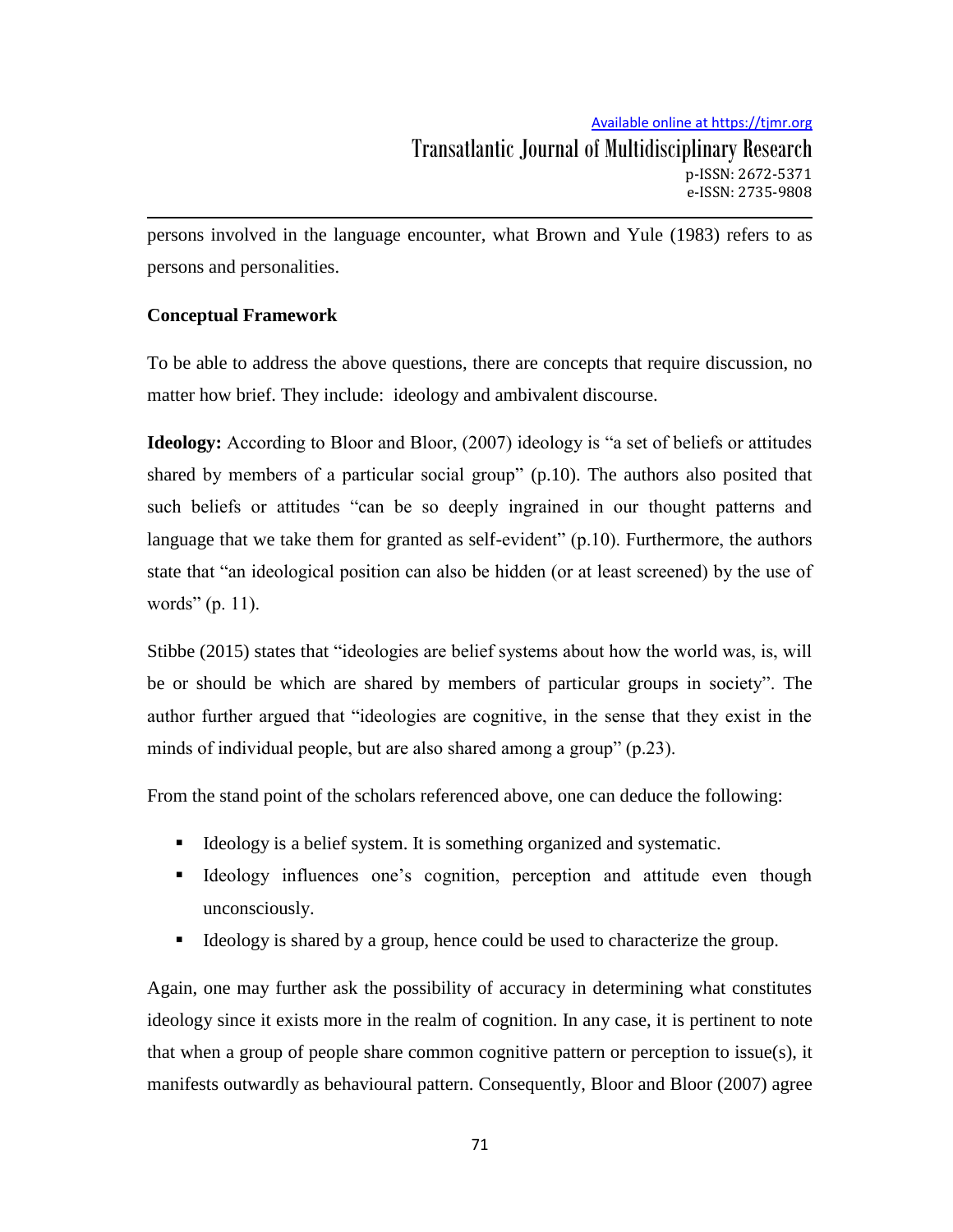that, in language use for instance, "an ideological position can also be hidden (or at least screened) by the use of words". For this reason, the authors advised that the main objectives of an analyst should among others be "to investigate how ideologies can become frozen in language and find ways to break the ice" (p. 12). This forms the major purpose of this paper: to investigate and analyse possible destructive ideologies that are embedded in the language of medical practice in Nigeria.

**Ambivalent Discourse:** To clearly understand the concept of ambivalent discourse requires, first, the understanding of the concept of discourse which many haveexplained in different manners of expression. Brown and Yule (1983) present it in simple terms thus: "the analysis of discourse is, necessarily, the analysis of language in use" (p.1). For Bloor and Bloor (2007), discourse is "symbolic human interaction in its many forms, whether directly through spoken or written language or via gesture, pictures, diagrams, films, or music" (p.2). According to Blommaert cited in Johnstone (2008), it is "actual instances of communicative action in the medium of language, although some define the term more broadly as 'meaningful symbolic behavior' in any mode" (p2). Stibbe (2015) states that "discourses are standardized ways that particular groups in society use language, images and other forms of representation." (p.2). Stibbe further cites Locke as averring that discourse "actually shapes or constitutes the object denoted" (p.2) and Foucault as stating that it involves "practices that systematically form the objects of which we speak" (p. 23).

From the above given definitions, the following deductions could be made:

- a. Discourse involves language use in actual instance.
- b. Discourse involves communication.
- c. It is not only language that is used in communication hence it is not only language that creates discourse. Other forms of symbols and images used in communication can create discourse.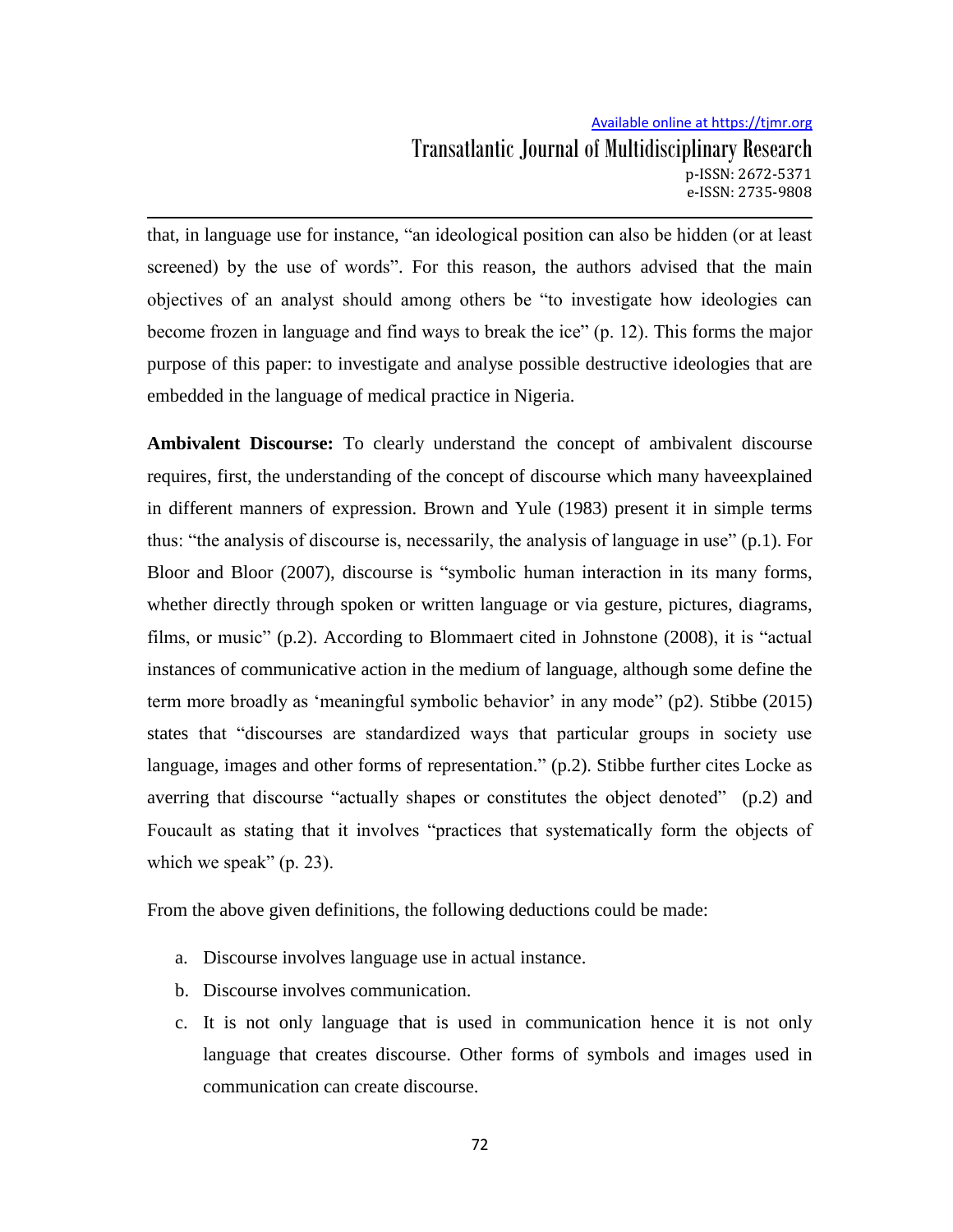### d. Discourse objectifies our impression.

Against the background of the above deductions, this paper subscribes to Stibbe"s (2015) conclusion that our language can form several discourses based on our ideology. According to the scholar, this is possible by examining "patterns of linguistic features that run across multiple texts and subtly convey the same ideology over and over again" (p.24). The word "text" in this quotation is viewed technically as it is used in discourse analysis. We follow Brown and Yule (1983) who state that, "we shall use text as a technical term, to refer to the verbal record of a communicative act" (p.6). Also, for Halliday & Hasan (1976), "the word TEXT is used in linguistics to refer to any passage, spoken or written, of whatever length, that does form a unified whole" (p.1). They further argue that a text as a unit of language is "not a grammatical unit, like a clause or a sentence; and it is not defined by size…. A text is best regarded as a semantic unit: a unit not of form but of meaning" (p. 2).

Getting back to discourse, Stibbe (2015) identifies the following as different forms of discourse that could be ideologically framed: destructive discourse, ambivalent discourse, and beneficial discourse. Accordingly, destructive discourse is that which is "considered to play a role in ecological destruction" (p.24). The concept of ecology presupposes that organisms, human and non-human that co-exist in the environment interact and relate with one another. Unfortunately, discussions that emanate from different disciplines and orientations point to an imbalance in this co-existence and interaction. Rather, what is obtainable is threat of destruction of the weaker by the stronger members of the ecological relationship. And from the view point of linguistics, such ecological politics reverberate in the language manners that are found in such discourses. Thus, while citing Ivakhiv, Chukwu and Chinedu-Oko (2019) argue that "all the different ideas about culture, environment, environmental politics, human and environment relations find expression in language" (p.135).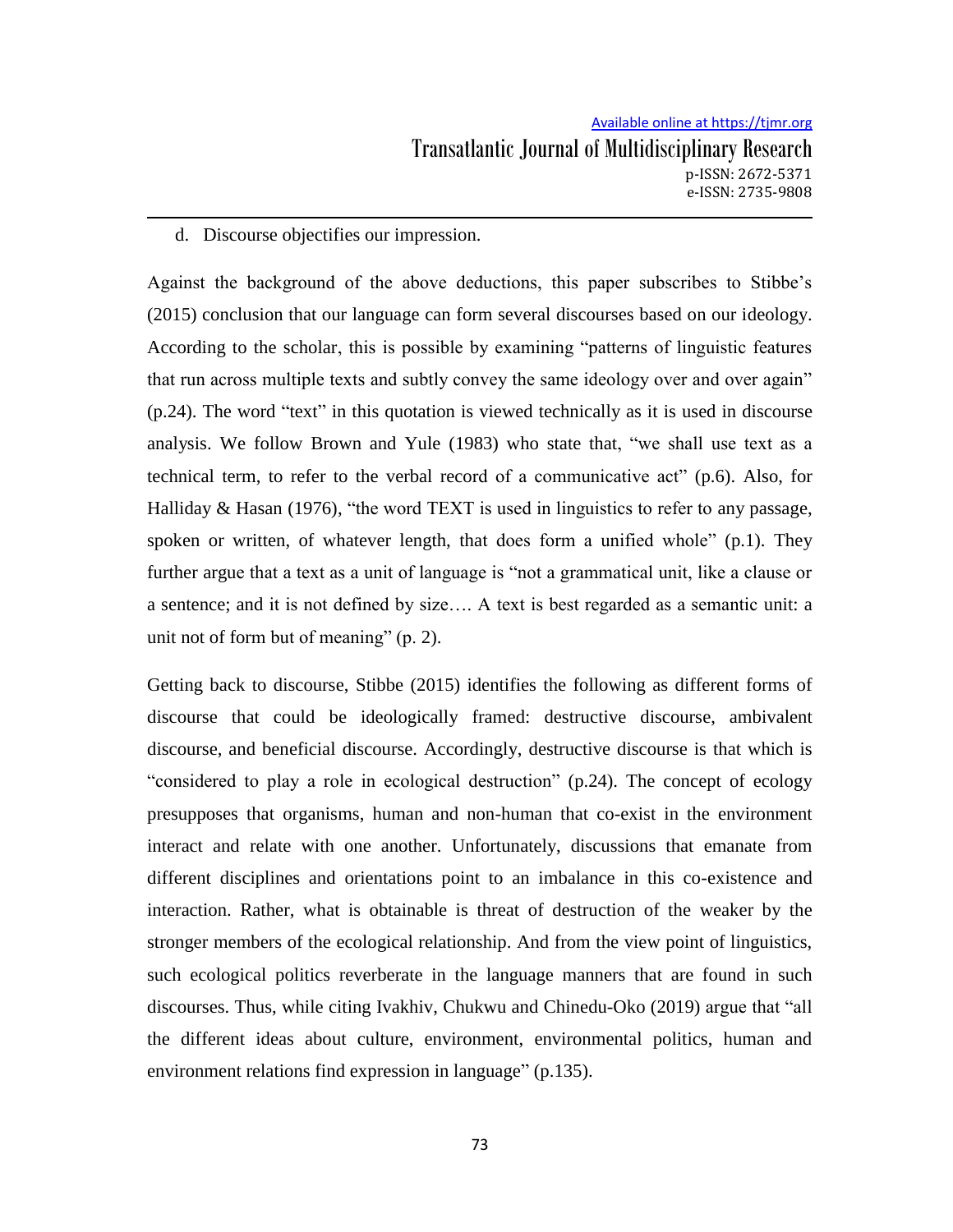Stibbe (2015), therefore, asserts that any discourse which constitutes a threat to this harmony of existence is classified as destructive. Ambivalent discourses, on the other hand are those that have "positive aim of dealing with some ecological problems…yet they arise from the same society as the destructive discourses and may be influenced by political or commercial interests" (p.29). Beneficial discourses become those that go "beyond critiquing *destructive* discourses or pointing out the gaps in *ambivalent discourses*, to searching for new discourses that convey ideologies which can actively encourage people to protect the systems that support life" (p.30).

Thus this paper focuses on ambivalent discourse and interrogates the field of medical practice in Nigeria, a field that preaches *saving life first* as a sermon, but whose mode of language use negates this sermon.

### **Research Questions**

This paper is built on the following questions:

- (a) Can the medical practice be assigned a language field?
- (b) What are the significant features that characterize the language of this field?
- (c) Are there possible ideologies that can be screened from the language of the field?
- (d) Are there features of ambivalent discourse embedded in the language of this field?

### **Theoretical Framework**

The theoretical framework adopted in this paper is the social ecology approach to ecolinguistic study. Ecolinguistics is a compound word coined from ecology and linguistics to designate a study of the ecology of language. The major proponent of this area of scholarship which has gained attention in language studies since the 1990"s is Einar Haugen. It marks an overlap between ecology and other disciplines, stressing that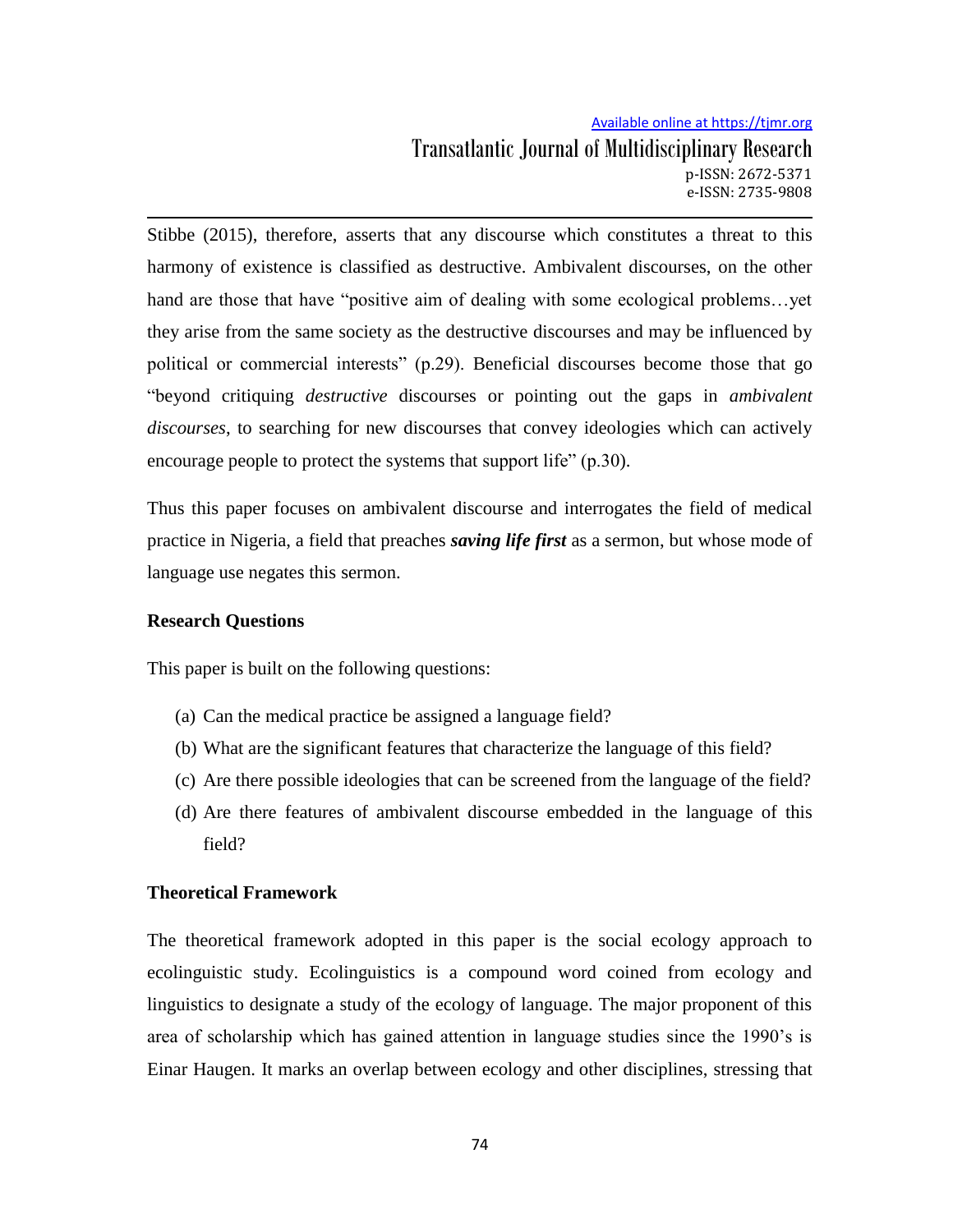both the social context of language, and the ecological context in which societies exist, are important in linguistic study.

Ecolinguistics is built on different approaches which have continued to evolve, as scholars continue to investigate linguistic issues relating to human and nature, human and human, and language and language relationships. Whether from the anthropocentric or the ecocentric points of view, the fact remains that there is a disturbing imbalance in the ecology of existence. Thus, be it the Deep ecology approach, Social ecology, The Transition Movement, The Dark Mountain Project, Deep Green Resistance etc., the centre point is the need for a re-ordering in the ecological politics. The only difference is in the different ideological persuasions which motivate each approach.

This paper aligns with the social ecology approach, which, according to Stibbe (2015), sees the root of ecological destruction as existing in the oppressive social hierarchies"  $(p.12)$ . Chukwu  $(2014)$  also explains that domination in ecology "is not limited to man over nature through degradation, pollution and other forms of anti-environment participations. Domination of the underdeveloped nations by the developed nations, gender domination, imposition of culture, all constitute aspects of social ecology with their implications on the existence of man. All of them indicate forms of departure from the natural order of existence" (p. 94).

Thus the application of the social ecology approach in this paper is premised on the fact that the data (samples from medical discourse) implicate situations of departure from the medical profession's acclaimed call to saving life which is part of natural order of existence; and an embedded ideology that is predicated on class protection which unfortunately implicates psychological oppression, (oppressive social hierarchy). What the paper has done is advised in Stibbe (2015), that "what ecolinguists actually do is to assess whether the ideology is compatible with their ecosophy or works against  $it''(p.24)$ . Linking the term ecosophy to Naess (1995), Stibbe quotes this scholar as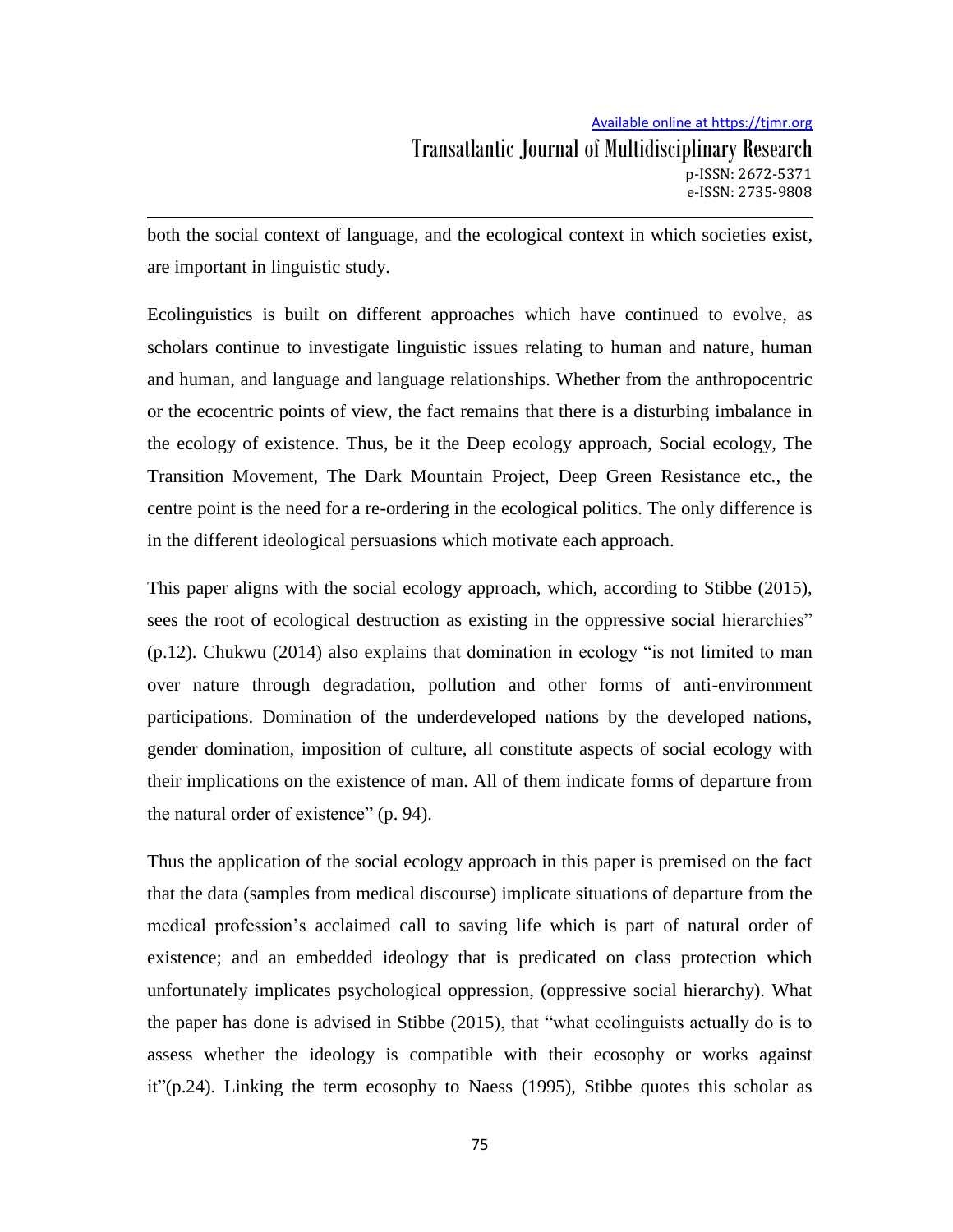stating that "By ecosophy I mean a philosophy of ecological harmony…openly normative (sic) it contains norms, rules, postulates, value priority announcements and hypotheses concerning the state of affairs..."( author's ellipsis). Stibbe, therefore, advises that "there is no one "correct" ecosophy that ecolinguistics *should* be based on. Ecosophies can, however, be judged by whether evidence confirms or contradicts the assumptions about the state of the world that they are based on, or whether there are any internal inconsistencies" (p.12).

The ecosophy which this paper proposes is the manifestation of the medical professionals" call to duty, both in their attitude and language use. It calls for a condition where both the activities and language choice of the medical profession promote transparent harmony and mutual respect; promote human dignity between the medical professional and the patient. So, a situation where the manner of language contradicts this expectation is a deviation from this ecosophy hence, the choice of the title of this paper as ambivalent discourse.

### **Analysis of Data**

The analysis in this paper is delimited to sample texts which the authors extracted from direct observation of medical professionals' interactions with their patients and patients' relatives. The authors do not claim an exhaustive data, but rather, those used in the paper serve as reference cases to substantiate the arguments so advanced. Again, the generalization drawn in terms of dialectally characterizing medical profession as field of language use is premised on the available literature which support that every profession is capable of generating significant influence on language character.

### **Sample Texts**

The texts have been grouped and analysed in two folds as they yield to notable linguistic corpus of description. The two groups are those that yield to euphemism, and those that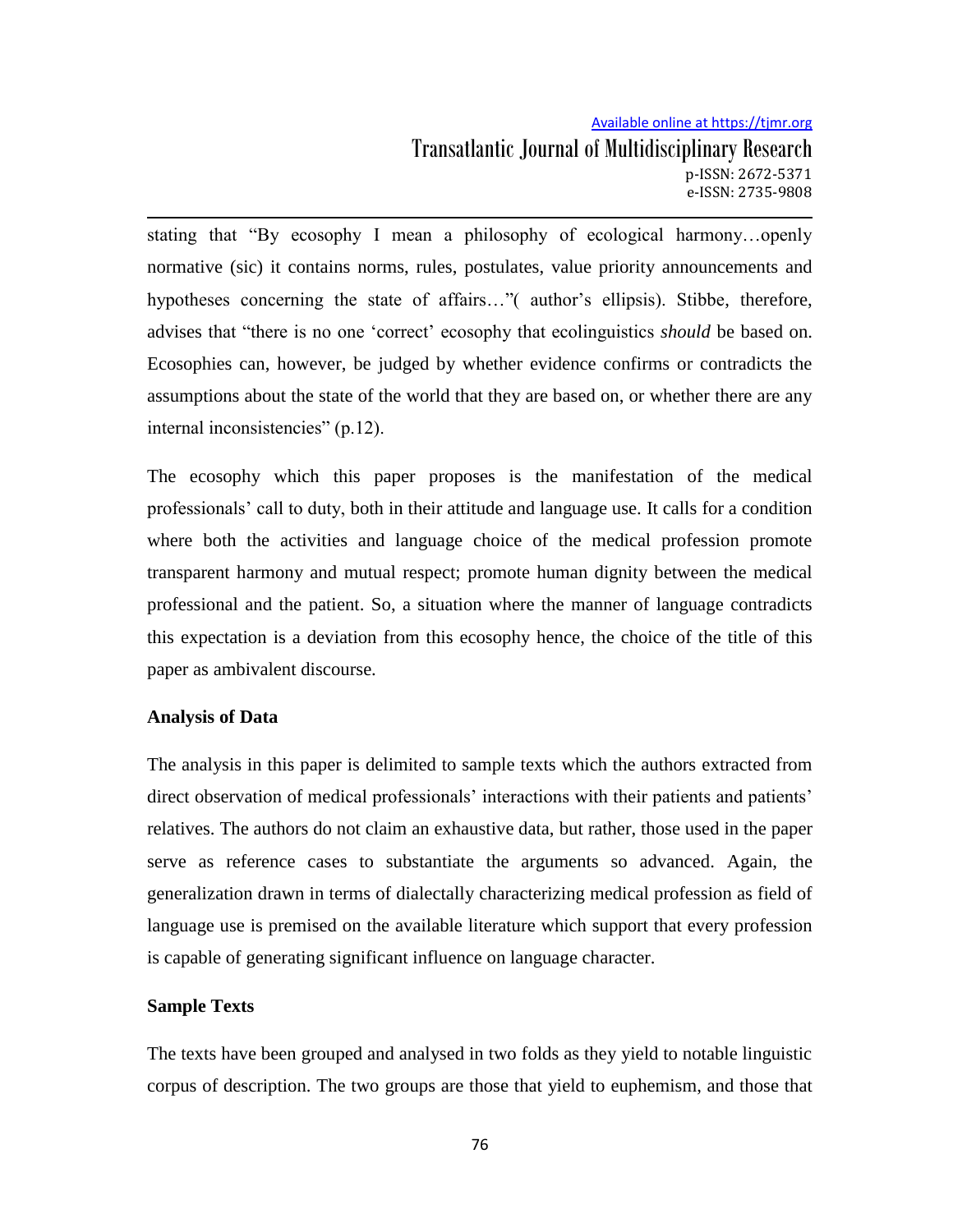yield to passivisation. These two linguistic patterns are remarkable in establishing the attitude and perception of the language user in relation to issues and objects being mentioned. Although the two belong to different linguistic categories: lexical and structural respectively, the judgment of the authors in considering them simultaneously is supported in Webster's (2003) stance that the "functional organization of language determines the form taken by grammatical structures" (p.166); and Halliday"s (2014) assertion that "functionality is *intrinsic* to language: that is to say that the entire architecture of language is arranged along function lines" (p.31, his italics).

**Euphemism:** Leech, (1968) identified three groups of figures that generate honest deception: figures of understatement which he represented with litotes; figures of overstatement represented with hyperbole; and irony. According to Leech, "they are all connected in that in a sense they misrepresent the truth…" (p.166). Euphemism belongs to the figure of understatement, since like litotes it expresses what Leech describes as "an overt lack of commitment, and so implies a desire to suppress or conceal one"s true attitude…" (p.170). It is against the background of lack of true commitment, and concealing one"s true attitude, that we examine some samples from our datato illustrate the thrust of our paper. We shall pay attention to the highlighted sections of the samples.

### **Sample (i)**

Context: *A medical doctor came out from the theater where he operated on a patient. A relative of the patient demanded to know the state of the patient.*

**RELATIVE:** Doctor, please, how is he? **DOCTOR:** Well, we tried our best but **he couldn't make it.**

#### **Sample (ii)**

Context: *Amedical personnelcame out from a labour room. A relative of the woman in labour requested to know the state of the woman.*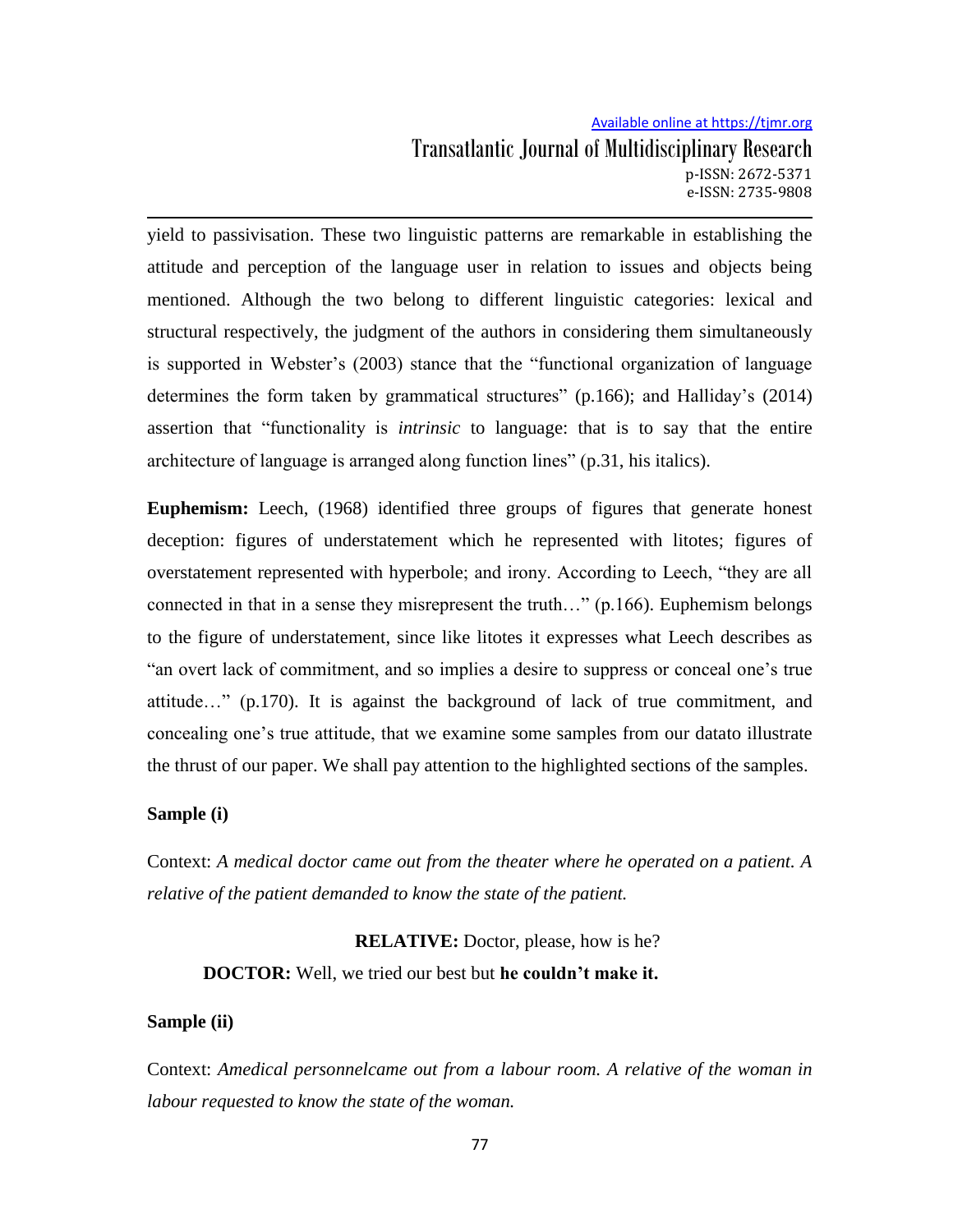### **RELATIVE:** Doctor, please, how is she?

### **DOCTOR:** I am sorry **we lost her.**

The highlighted expressions in the two samples, *he couldn't make it* and *we lost her,* are instances of euphemism. They are mild ways of expressing death, a word which in the wisdom of the doctor should not be released so suddenly to the relatives of the patients. The essence, no doubt, is to downplay the rude impact of the information on the receiver. From this view point, it is encouraged as a technique for reducing sudden shock.

However, it is also important we further consider it from the viewpoint of the speaker in terms of cognition and perception. With such language manners used across time, there is the tendency that the medical personnel would gradually begin to perceive situations that generate such expressions as ordinary or common place occurrences which should not really attract serious attention. Borrowing from Lakoff and Johnson (1980), we act according to the way we conceive of things.

So, in the contexts of the samples given here, the patients' relatives must realize the message of the expressions, no matter how long the decoding process takes. On realizing the import of the expression, they begin to throw themselves on the floor, grieving over the situation. Remember that most probably then; the medical doctor had simply walked away after giving them the information.

Cognitively, the relative of the patient had experienced from the medical doctor, a verbal trivialization of the death of a beloved one; a non-verbal expression of weak or total absence of empathy by simply walking away; and sometimes an insistence that the bills must be paid to the last coin before the corpse would be released to the relatives. The likely conclusion of this relative would be that the medical personnel's action is far from what the profession professes. This situation is ambiguous, judging from the possible cognitive state of the medical personnel (who believes he or she is saving the relative of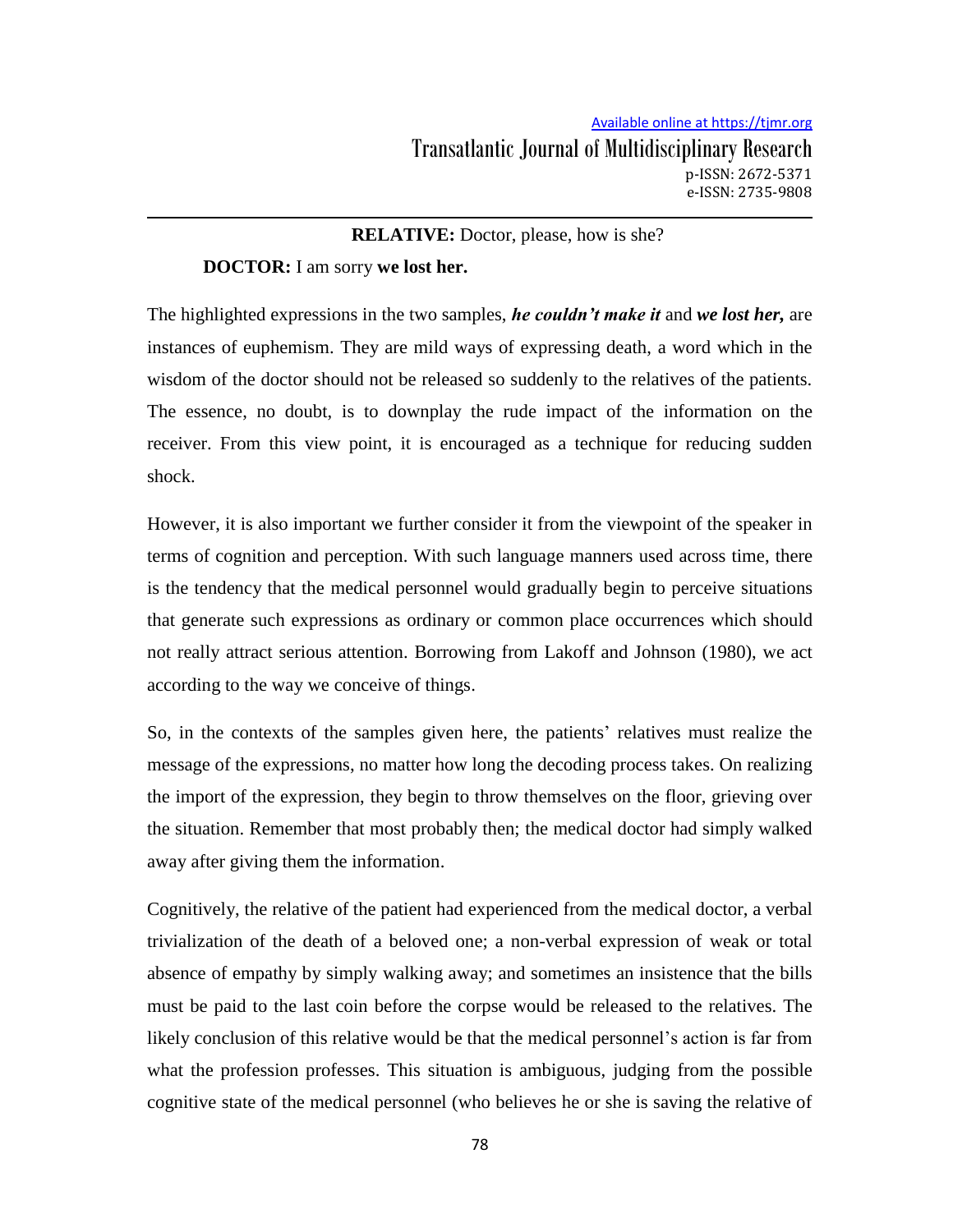the patient from emotional stampede); and that of the relative of the patient (who believes the medical personnel lacks empathy).

Further, relying on Lakoff and Johnson (1980), there are possibilities of highlighting and hiding in expressions such as our samples above. Using the context of argument as their example, Lakoff and Johnson agree that someone who is arguing with you can be viewed as giving you his time, a valuable commodity, in an effort at mutual understanding. But for the fact that we are often preoccupied with the battle aspect of the argument, we often lose sight of the cooperative aspect. One aspect is highlighted (the battle aspect) and the other hidden (the cooperative aspect). Adopted into our present discussion, the medical personnel"s expressions have both the highlighted and hidden aspects. Protecting the relative against rude shock from the message is usually the highlighted, while protecting the medical doctor against responsibility for the death is usually hidden.

To underscore this hidden aspect, let us also briefly consider the import of the structure of the expressions with particular reference to the nature of the verbs in the expressions, since it is the verb that expresses commitment to action or state in a sentence.

### **He couldn't make it.**

The verb in this expression is *couldn't make* and its subject is *He*. Recall that *He* in this expression refers to the patient. First, the real action (surgery) and the performer (the medical doctor) are hidden in this structure. Is it possible for us to rewrite the expression as, *We (I) couldn't succeed?* Both expressions suggest an unsuccessful action by someone, and can capture what transpired in the context of our sample.

# He couldn't make it We (I) couldn't succeed

If we take the rewritten version, the responsibility of the action (couldn't succeed) would be on the subject (We, I) which is the medical personnel. No medical doctor would take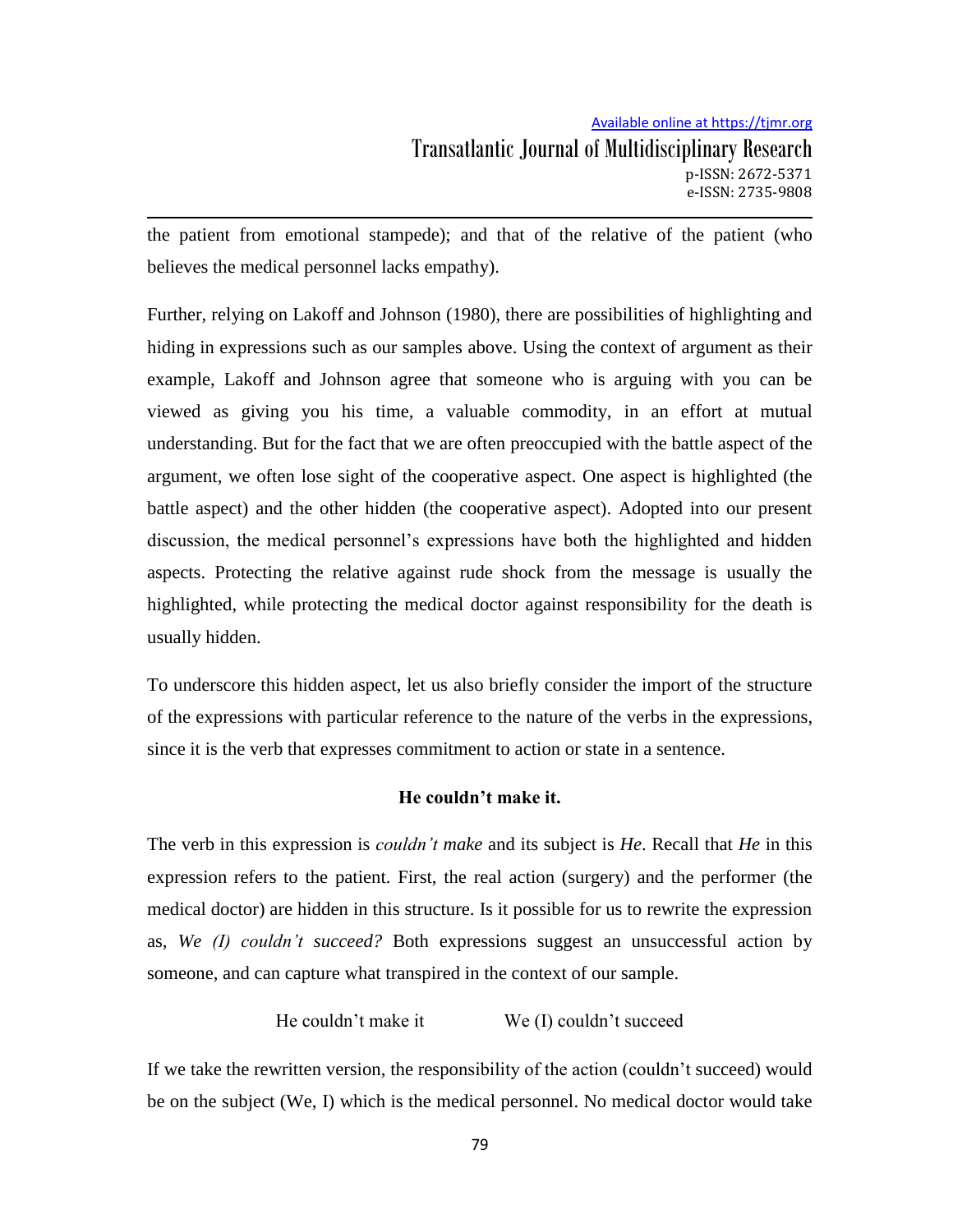this option that imposes responsibility on him or her. Rather, it is the first structure which shifts the responsibility of failure (couldn't make) to the patient (He) that is usually preferred.

In the structure of Sample (ii), *We lost her***,** it seems the subject (We) takes responsibility for the action (lost). But that is at the surface level of analysis. At the deep structural level, *lost* is a consequence of another action. In the real sense, someone who loses is a recipient of a negative action performed by another agent. He or she is not a performer. Another person"s action caused the loss. Thus, the structure of the expression places the medical doctor on the side of those who received the loss, and not the cause of the loss. The possible question is, *Who or What caused the loss?* We may complete the expression as, *We lost her to death or to the pregnancy*, where death or pregnancy becomes the causative agent of the verb (loss). But both are non-human agents and cannot fit into the context of the action of child delivery, which is the context of the excerpt. So, just as we witnessed in the Sample (ii), the causative agent which is the medical personnel that conducted the delivery is also hidden in this structure.

Therefore, it is arguable to say that there is an ideological undercurrent in both the euphemistic choice and the structure pattern of the expressions so far examined. Euphemism downplays the weight of the loss, and the structural patterning hides the real actor or causative agent.

### **Passivisation**

### **Sample (iii)**

Context: *A medical personnel is giving an account of how a patient was brought to their hospital and what transpired thereafter.*

Two gentlemen, precisely police officers, brought an accident victim to our hospital this afternoon, at exactly 2pm. While the necessary **documentations**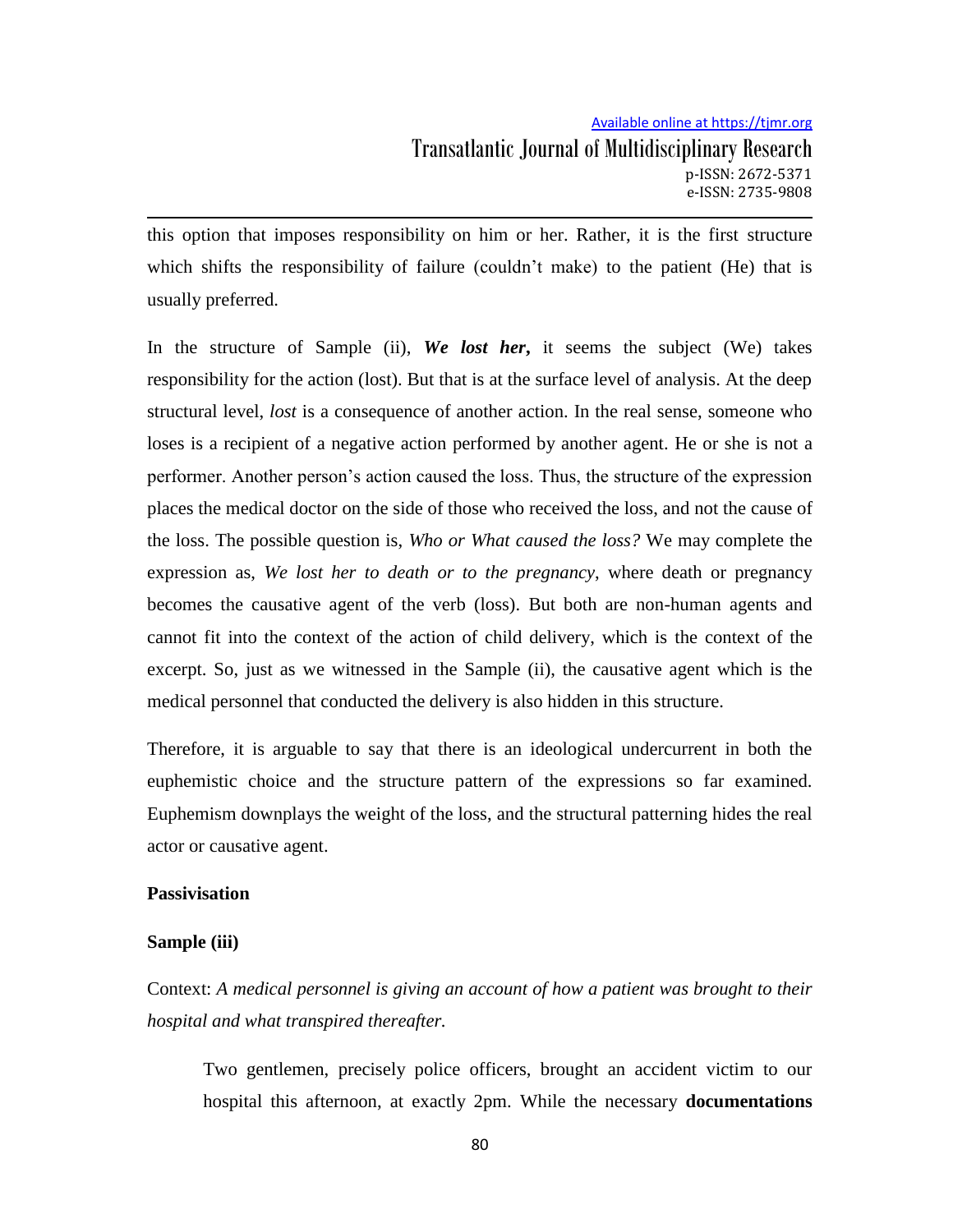**were going on,** the patient **was taken** to the Accident and Emergency Ward where the deep cut he sustained on the head **was sutured** and the **bleeding controlled.** The patient was also **given** other relevant medications…

One major consequence of a passive structure is the hiding of the agent of an action. In **Sample (iii)**, there are instances of passive structure. We have highlighted the actions captured in the verbs of the clauses to show how their performers (agents) are structurally suppressed except in the first clause.

**Clause a:** Two gentlemen, precisely police officers, brought an accident victim...

The subject (agent), *two gentlemen, precisely police officers,* as well as the verb (action), *brought* are structurally stated in the clause.

**Clause b:** While the necessary documentations were going on

The action, *documentations were going on,* is explicitly stated but the agent of the action is structurally suppressed.

**Clause c:**The patient was taken to the Accident and Emergency Ward

There is an action, *was taken*. However, as in **Clause b**, there is no structural agent.

**Clause d:** Where the deep cut he sustained was sutured

There is an action, *sutured*, but no structural agent.

**Clause e:** The patient was given other relevant medications…

There is an action, *was given,* with no structural agent.

Notice that at the deep structural level of analysis, all these clauses have the staff of the hospital as their supposed subjects. However, the surface structure patterns have suppressed the subjects through passivisation. Similar patterns are noticeable in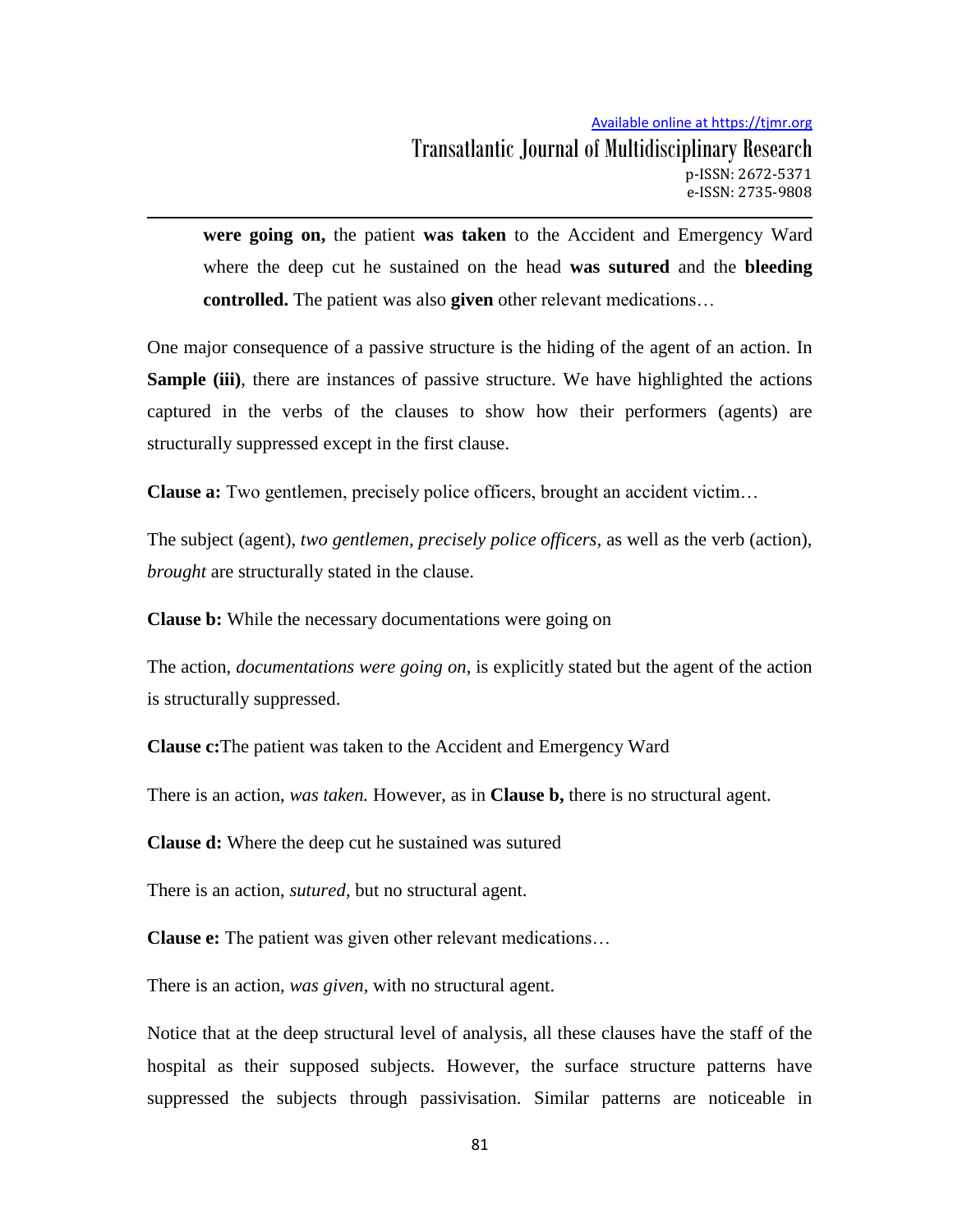expressions such as **Samples (iv) and (v)** below, which are also common in medical discourse.

**Sample (iv)** The patient has been diagnosed of …

**Sample (v)** The patient was treated of…

In these samples, the medical personnel have been placed in a protected circuit through the structuring of the expressions. Just as in euphemism where the real import of the expression is not immediate, in a passive structure, suppressing the agent of the action takes away the attention from who performed the action to the receiver of the action and the action itself. Thus, the anonymity which the structural pattern gives the agent of the action (medical personnel) would likely translate into lack of empathy and lackadaisical attitude to issues. Subconsciously, he or she enjoys a guarantee of insulation from responsibility in the event of any unsavory consequence of the action.

### **Conclusion**

The data analysed suggest language frames which are aimed at exonerating the medical personnel from any form of blame. This shows that *ab initio*, the personnel are prepared for the unfortunate situations that can generate such language use. This further reflects in their attitude to the patients whose conditions, no matter how pitiable, do not move them into empathy. Such language pattern and the implicit ideological frame run in ambivalence with what the medical profession claims to uphold and or condemn. Empathy is a core value in medical profession, but the language as suggested in this study runs in ambivalence with this value.